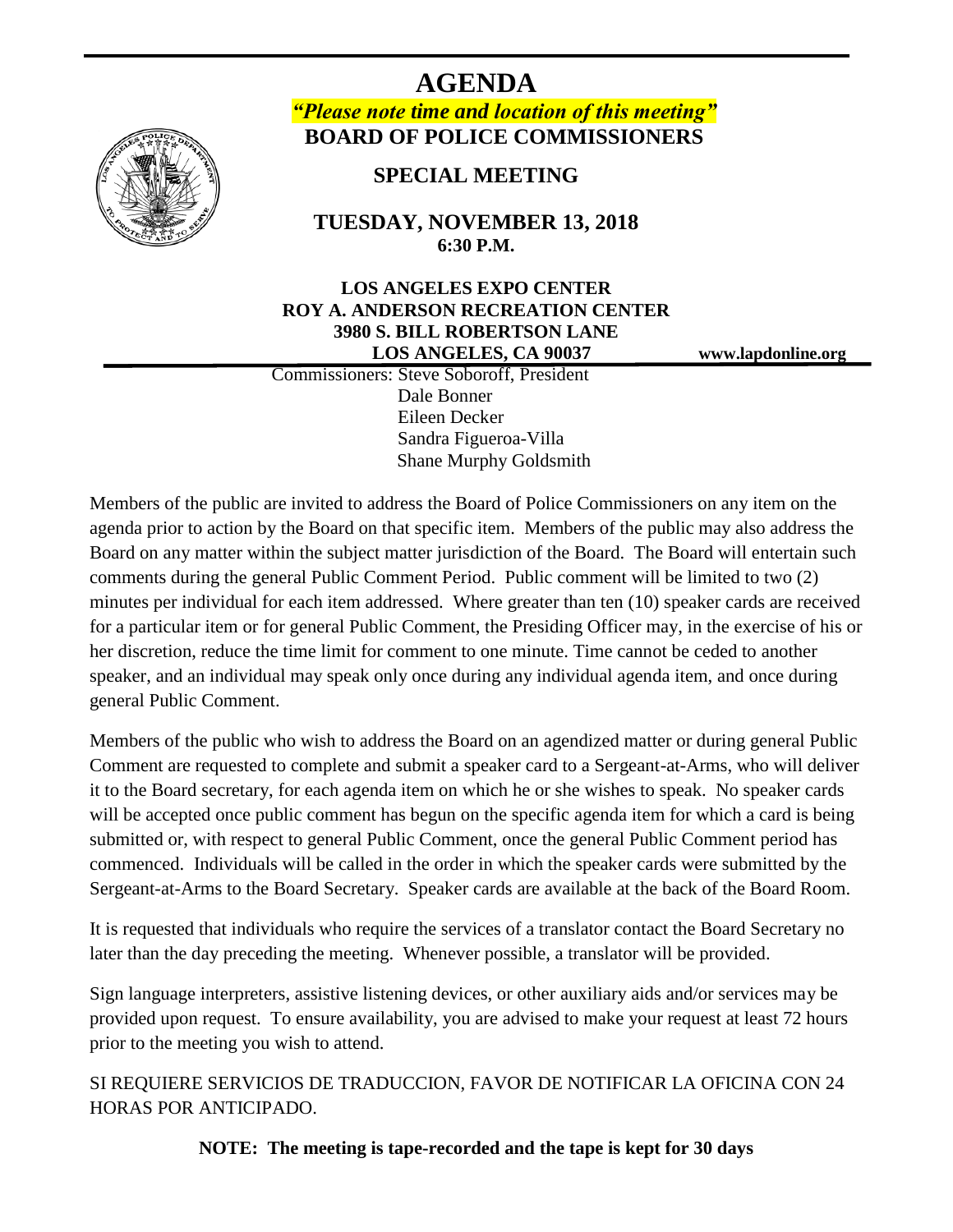# 1. **CONSENT AGENDA ITEMS**

A. DEPARTMENT'S REPORT, dated November 9, 2018, relative to a monetary donation in the amount of \$450.00, from the Los Angeles Dodgers, LLC., to be utilized for food and recreational activities and events, for the benefit of the Southwest Area Cadet Post, as set forth. **IBPC #18-0372** 

Recommendation(s) for Board action:

APPROVE the Department's report and ACCEPT the donation.

B. DEPARTMENT'S REPORT, dated November 9, 2018, relative to a monetary donation in the amount of \$4,000.00, from the Los Angeles Police Foundation, to be used to make improvements to the third floor of Central Station including pictures, frames, bulletin boards, and a police officer memorial, this donation will also be used for expenses related to a Holiday party, for the benefit of Gang and Narcotics Division, as set forth. [\[BPC #18-0373\]](http://www.lapdpolicecom.lacity.org/111318/BPC_18-0373.pdf)

Recommendation(s) for Board action:

APPROVE the Department's report and ACCEPT the donation.

C. DEPARTMENT'S REPORT, dated November 9, 2018, relative to the donation of a pop-up tent and car wraps, valued at \$6,826.17, from the Los Angeles Police Reserve Foundation, for the benefit of the Community Outreach and Development Division, as set forth.  $[BPC #18-0374]$ 

Recommendation(s) for Board action:

APPROVE the Department's report and ACCEPT the donation.

D. DEPARTMENT'S REPORT, dated November 9, 2018, relative to the donation of concert band uniforms, valued at \$17,500.00, from the Los Angeles Police Foundation, for the benefit of Training Division, as set forth. [\[BPC #18-0375\]](http://www.lapdpolicecom.lacity.org/111318/BPC_18-0375.pdf)

Recommendation(s) for Board action:

RECEIVE the Department's report and TRANSMIT to the Mayor and City Council for acceptance.

E. DEPARTMENT'S REPORT, dated November 9, 2018, relative to a monetary donation in the amount of \$20,000.00, from the Los Angeles Police Foundation, for the Lesbian, Gay, Bisexual, Transgender, and Questioning (LGBTQ) Outreach Program, for the benefit of the Los Angeles Police Department, as set forth. [\[BPC #18-0376\]](http://www.lapdpolicecom.lacity.org/111318/BPC_18-0376.pdf)

Recommendation(s) for Board action:

RECEIVE the Department's report and TRANSMIT to the Mayor and City Council for acceptance.